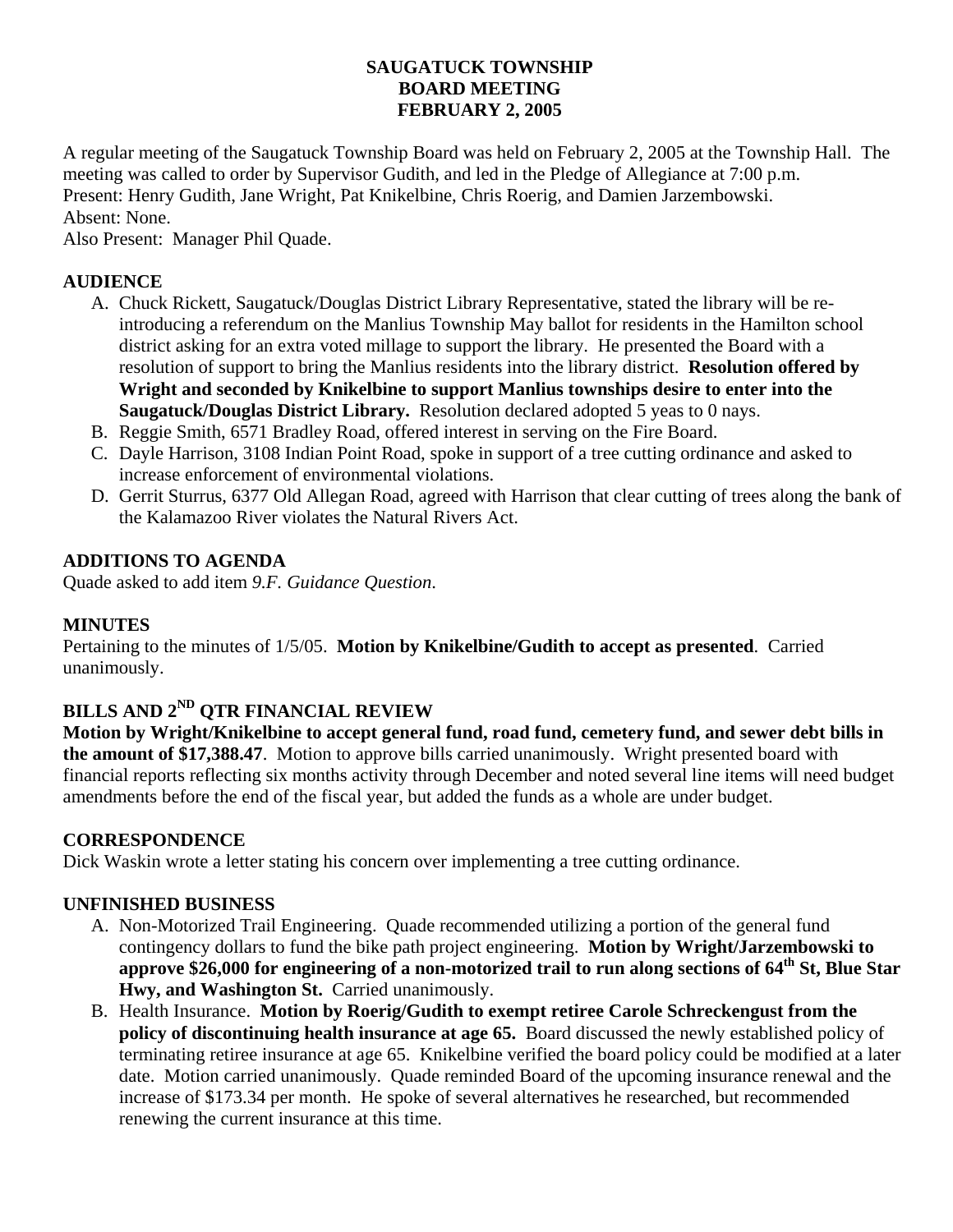## **SAUGATUCK TOWNSHIP BOARD MEETING FEBRUARY 2, 2005**

#### **NEW BUSINESS**

- A. AMR Contract Renewal. Roerig verified the contract is for emergency services in a special assessment district. Knikelbine stated the special assessment has been reduced substantially and the contract to renew ambulance services through AMR for a 3% increase would not affect those residents in the district. Wright verified the 3% increase equals \$142.50 annually. **Motion by Knikelbine/Gudith to approved a three year contract extension with AMR to provide emergency services for the Fennville Area Ambulance District with a 3% increase in cost.** Motion carried unanimously.
- B. Board of Review Appointments. Gudith stated the BOR terms are for two years and individuals sitting on the board need to be re-appointed this year. He added the current members have maintained their education and recommended re-appointing them. **Motion by Gudith/Roerig to re-appoint Jan Shashaguay, Randy Jarzembowski, and Don Maeder to the Board of Review as recommended.** Carried unanimously.
- C. Request for Clerk and Deputy Clerk to attend MTA seminar. Wright explained she recently appointed Lori Babinski, Office Administrator, as her Deputy Clerk and asked for board approval to attend a two day clerk's educational seminar with her deputy. **Motion by Gudith/Jarzembowski to approve Wright and Babinski's attendance to the MTA Clerks seminar.** Carried unanimously.
- D. Clearbrook Drive Water Looping Engineering. Quade stated looping of water mains is advantageous to everyone on the system and improves overall water distribution. He added the water project fund has enough money to pay for the engineering of a water construction project on Clearbrook Drive to 64<sup>th</sup> Street thereby creating a continuous loop of water main from Blue Star to  $64<sup>th</sup>$  to  $134<sup>th</sup>$  and back to Blue Star. **Motion by Wright/Knikelbine to approve \$8,000 from the Water Project Fund for engineering design and permitting to construct a water supply system extension on Clearbrook Drive.** Carried unanimously.
- E. Special Census Resolution. Quade presented numbers showing a significant population increase in the township, which if proven through a mid-decade census could result in an increase in state revenue sharing for the township. He added his cost estimate for the census would not exceed \$5,000. **Resolution to request a special census from the State was offered by Gudith and supported by Jarzembowski.** Board discussed the particulars in taking a census and agreed June would be a good month for it. Quade added the State would train our census takers. Roerig called the question and the resolution was declared adopted 5 yeas to 0 nays.
- F. Guidance Question. Quade asked the Board about the unused land owned by the Township around the dog park and 911 tower, stating he could try for a 50% preservation, design, and management grant. Board discussed the advantages of having a preservation study due to wetlands being part of the property. Quade will proceed and have a resolution ready for the March meeting.

#### **COMMITTEE REPORTS**

- A. Planning Commission. Jarzembowski reported denying reimbursement for bike path construction to Blue Skies Nursery, approval of Dancing Horse Vineyards, and approval of the Clearbrook Golf Course restaurant expansion.
- B. Road Commission. Roerig attended the County resurfacing meeting in Allegan and reported Old Allegan Road reconstruction is slated for 2006. He stated the reconstruction will be very costly and the County is asking the Township pay \$35,000/mile for engineering. Roerig added he will hold public meetings before any construction takes place, but noted the construction is necessary as it is considered the worst road in the County.
- C. Interurban. Knikelbine reported they lease a bus to Can-Do Industries and are looking at leasing another after replacing bus #16. She added the Authority reviewed the annual audit and approved a grant application.